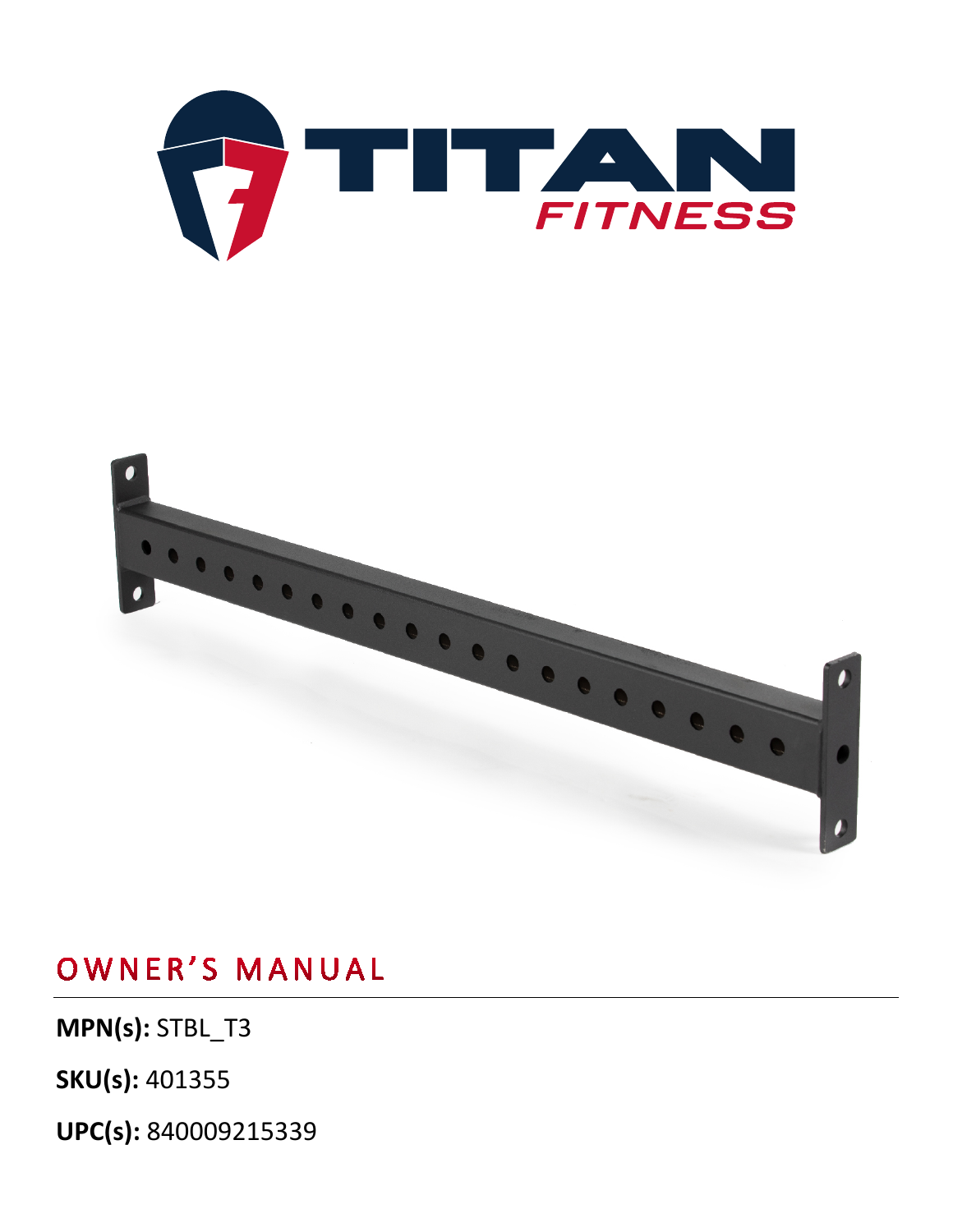#### **STEP 1**

1. Connect the Stabilizer Bar with Upright Frame, using Hex Bolt.